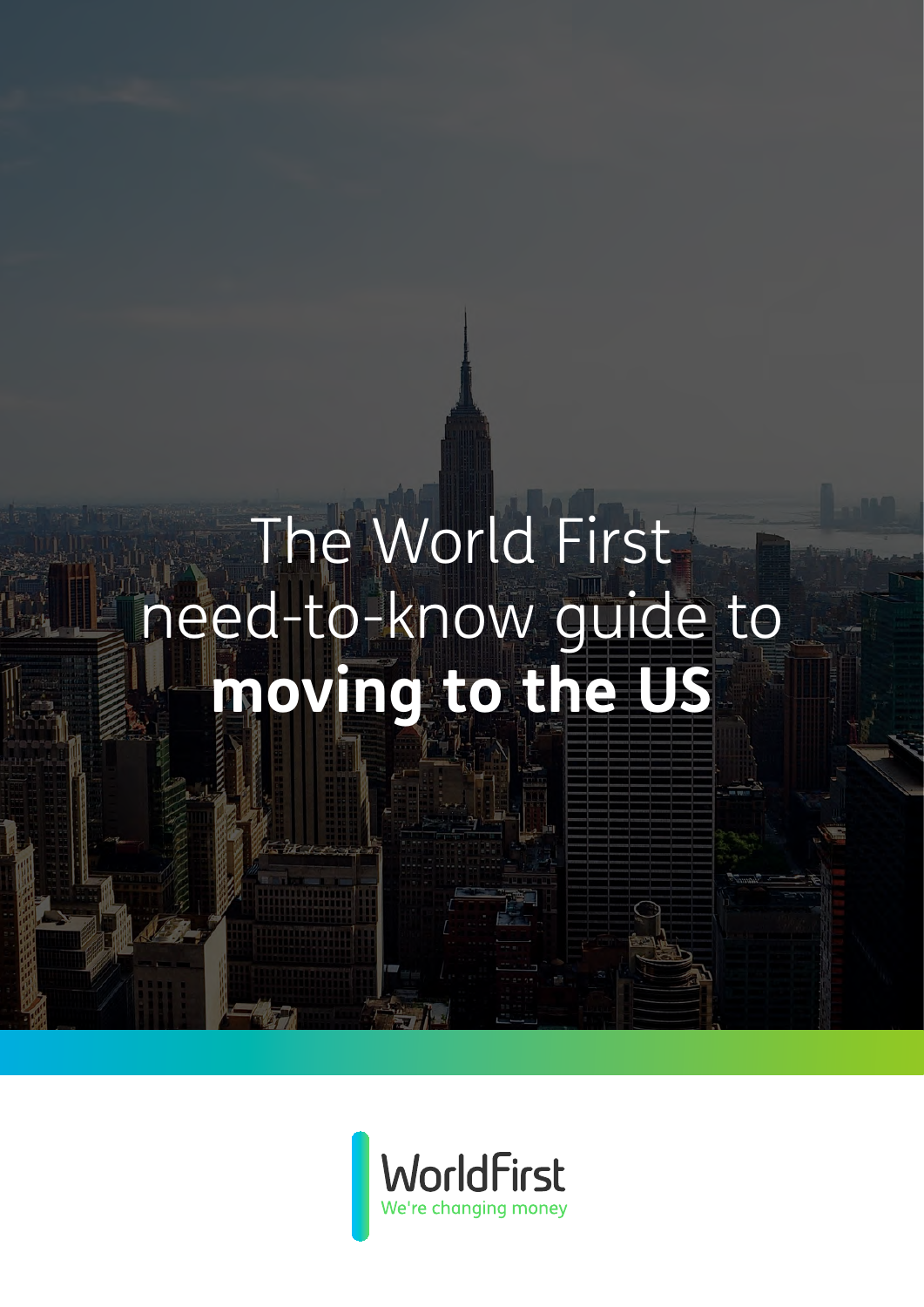# USA, USA, USA!



**Here's David Trumper, content editor at World First, on the start of your American dream.**

So, you're planning on making your American dream a reality? Well, whether you're dreaming of the Sunshine State of Florida, the Hospitality State of Mississippi, the Bluegrass State of Kentucky or even the Peach State of Georgia, you're in the right place.

There's no doubt that moving abroad can be pretty exciting, but, equally, it won't necessarily be an altogether smooth process, and it's unlikely that absolutely everything will go to plan. There will also be questions that you'll want answering – how long will it take, how does it work, how much will it cost?

Well, with questions come answers, and that's where this guide comes in.

We've been talking to some people who know exactly what it takes to move to the US. In this guide, you'll hear from a tax expert, property experts, an economist and a currency expert.

The following pages are packed with useful information – perfect to help you on your way to your dream home in America.

So put your feet up, grab a slice of pumpkin pie and a strong cup of cwoffee, and dive into our guide. I really hope it brings you one step closer to the good ol' U S of A.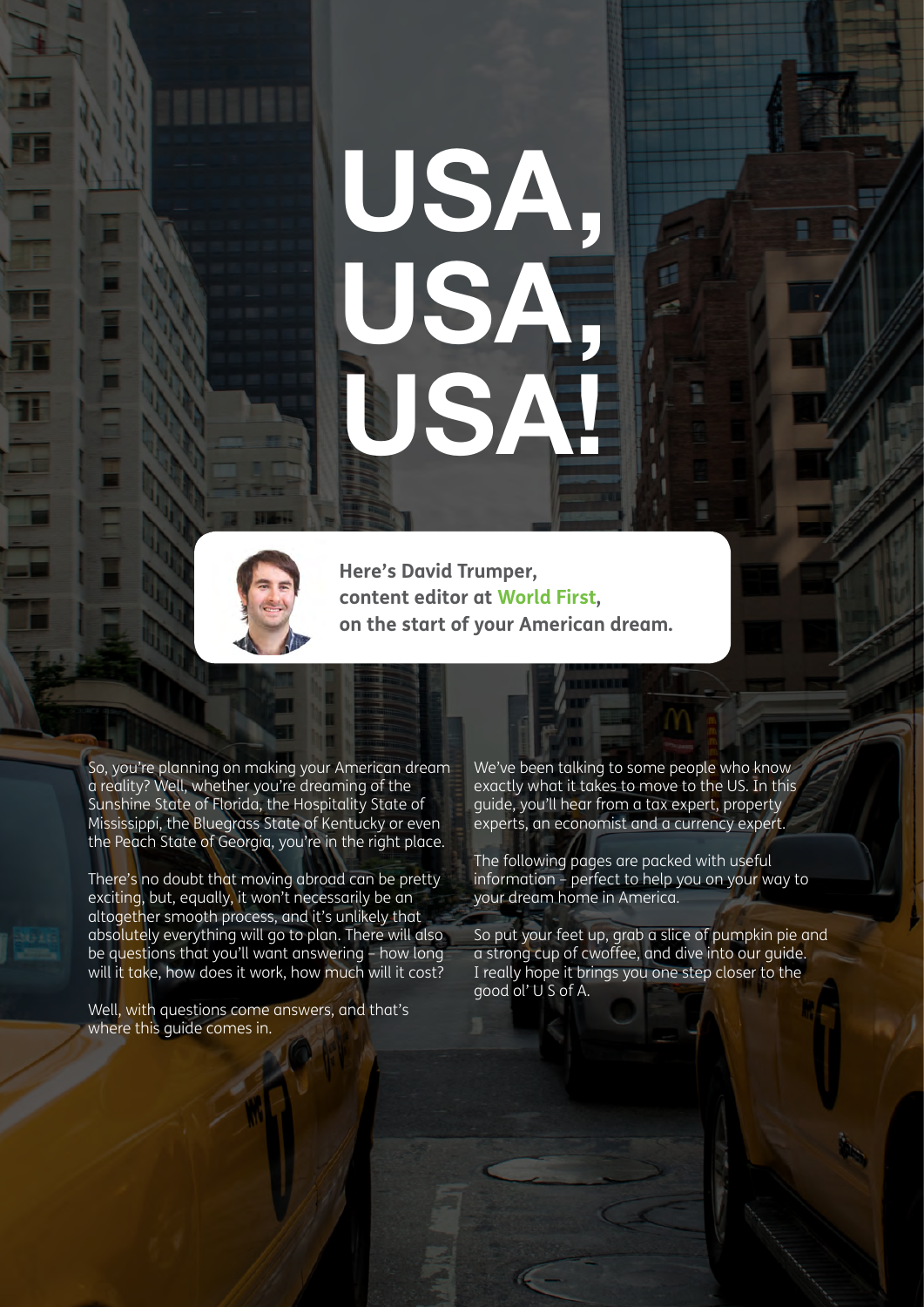EXPERT VIEW

# The tax expert

## **Tax expert Adam Smith outlines the tax implications for those thinking of moving to the US.**

#### **First things first, a rundown of the tax implications to be aware of when moving to the US…**

The United States is almost unique in that taxes are imposed on its citizens on their worldwide income regardless of whether or not they are actually resident in the US.

They also take this approach to any non-US citizens who are resident in the US, and therefore while you are considered a resident in the US you are taxed on your worldwide income (i.e. taxed on all income, regardless of where that income is earned). You are, however, allowed to offset your US liability by taking a credit for any foreign taxes that you have paid.

Taxpayers are required to file annual tax returns (even if no tax is due) and self-assess their tax. Tax may be withheld from payments of income (e.g. withholding of tax from wages). To the extent taxes are not covered by withholdings, taxpayers may make estimated tax payments which are generally made quarterly. Tax returns can also be filed jointly for married taxpayers and those filing jointly do get some beneficial tax rates.

The United States is a federal republic with autonomous state and local governments and you can potentially be taxed at each of these levels.

#### **How much tax can expats expect to pay?**

There are different levels of taxation in the US:

#### **Federal**

Individuals are subject to graduated tax rates from 10% to 39.6% on their gross income, less certain deductions and exemptions. In 2015, for a taxpayer filing a separate return, the 39.6% tax rate only kicks in when taxable income exceeds \$413,200.

There are separate beneficial tax rates for certain types of investment income (largely 'qualified' dividends and capital gains tax on investments held for more than one year).

#### **State and Local**

Most states and many localities impose income taxes on individuals who are living in that state (there are seven states with no income tax including Florida, Texas and Nevada). The rate of tax varies state by state and may be fixed or graduated. It is worth looking at the rules for each state before moving as they do vary considerably from state to state, but as an example if you live and work in New York City then you would pay approximately an additional 4% to 9% tax to New York state and 3% to 4% to New York City depending on your level of income.

#### **Any tax credits expats might be able to benefit from?**

As mentioned earlier, individuals who are resident in the US are subject to tax on their worldwide income and so potentially there could be a problem with double tax. This is generally alleviated by taking a foreign tax credit in the US for any non US taxes that have already been paid on that income. However, there may still be some residual US tax to pay if the foreign tax paid is less than the US tax imposed on that income.

There are a wide variety of other credits that are available such a child tax credit, some education credits and an earned income credit for low income wage earners.

#### **Final pieces of advice**

One thing that often catches out UK citizens based in the US is the taxation of the sale of your principal residence in the UK. Whilst this is very likely to be exempt from tax in the UK, it could well be taxable in the US. The rules around this are quite complex and we would recommend taking some tax advice before the sale to ensure that you are aware of the rules and don't get an unexpected tax bill.

Generally US tax law is incredibly complex and is not often something expats are able to do themselves, especially when dealing with the interaction between the US & UK tax systems. It would certainly be worth finding a tax preparer who is cognisant in expat tax to ensure you are fully compliant and are paying the correct amount of tax to all relevant jurisdictions.

**Adam Smith is a partner a[t Westleton Drake,](https://www.westletondrake.com/)  a firm of US and UK tax advisors which, amongst other things, can help with the UK and US tax affairs of expats.**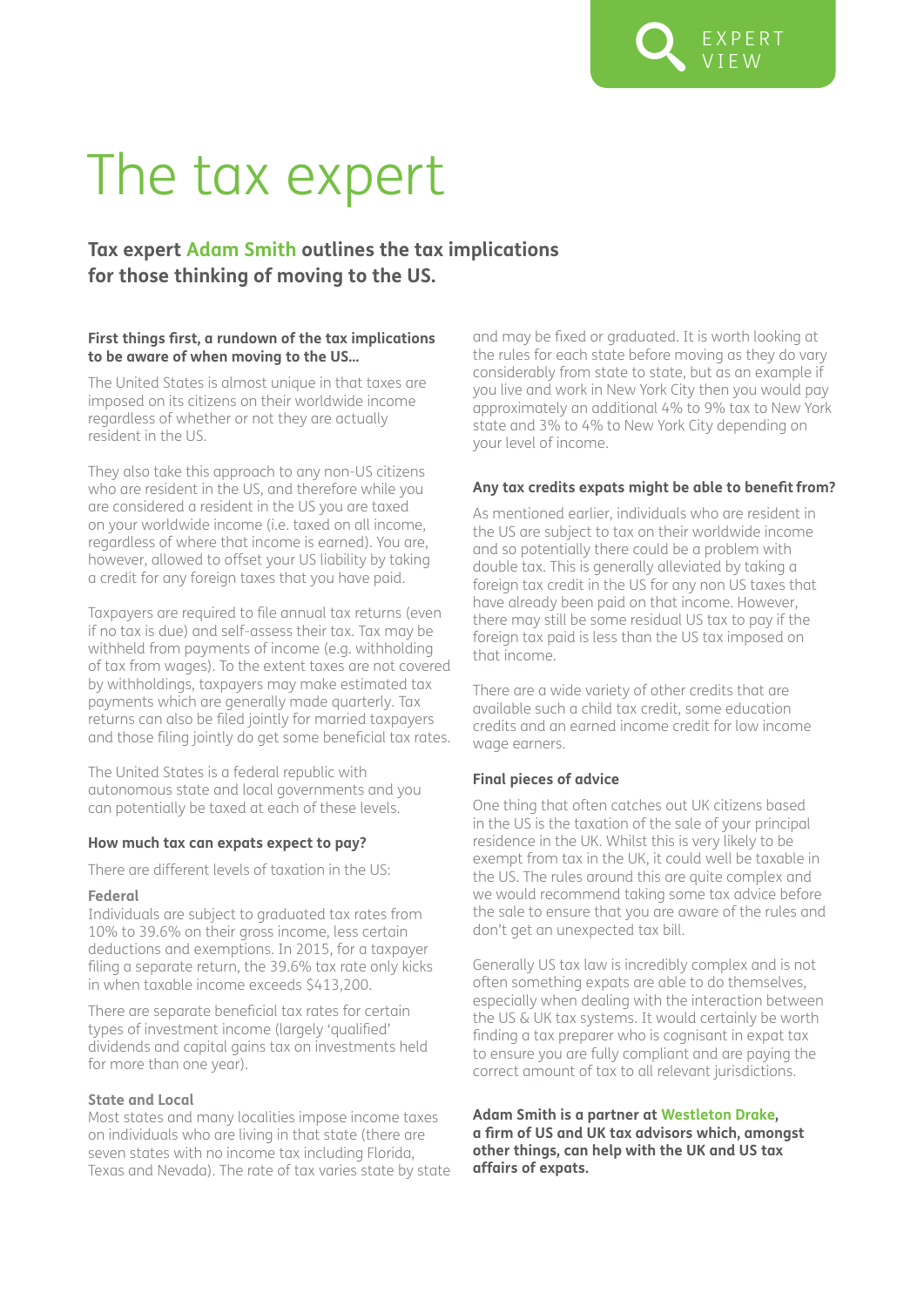

# The realtor\*

**Florida realtor Laura Kijner explains some of the things to consider when you're thinking about moving to the U.S.**

In the U.S., every state has different rules and regulations, so make sure the information you get is relevant to you.

Usually, people that have successfully moved to the U.S. have conducted their due diligences – they've gone to visit, they know the area, maybe they've been there for ten years for a month every year. But moving to the U.S. can be a long process! A lot of people don't realise that getting the proper visa or even a green card is not an easy task.

#### **Ask yourself the right questions**

Do you have everything you need to facilitate your move and make it happen? Do you have a U.S. bank account? Do you have all the necessary funds available for an investment? How about currency conversion? Are you a cash buyer? If you need a loan, it's probably best to check with your financial institution at home since, as a foreigner, you are unlikely to have collateral or a credit history in the U.S. You need to be ready, willing and able! And to be so, takes preparation.

#### **Get to know the place and its people**

Make sure it's right for you and your family. Adapting to a new culture and environment takes time. You need to see yourself working and living there for the foreseeable future. If you are moving with your kids, you will need to think about schools and later colleges. Even to run the simplest errand, you are most likely to drive your car around. Do you have a driving license? Are you fine with driving at least an hour a day? Make sure you find a property in a neighbourhood you like, that is safe and convenient, a place where you can easily commute to and from work.

Drive, walk around, check various neighbourhoods, talk to some agents, talk to fellow expats who have moved to the U.S. and who will give you honest feedbacks, talk to an attorney, a wealth manager and a CPA about what's involved – it's about just getting that information.

### \* That's an estate agent in American!

You need to be ready, willing and able! And to be so, takes preparation.

**"**

#### **See a house you like? Go for it, whoever you're signed up with**

**"**

In the U.S., all real estate agents, with no exception, have the same access to the available properties in their market with the exact same conditions. As members of the Miami Association of Realtors, we offer access to the MLS (Multiple Listing System), where brokers share information on properties they have listed and invite other brokers to cooperate in their sale in exchange for compensation if they produce the buyer. Sellers benefit by increased exposure to their property. Buyers benefit because they can obtain information about all MLS-listed properties while working with only one broker.

#### **The purchase of the property is the last thing we would take care of. You're not going to put your trousers on when you've already put on your socks and your shoes!**

Do things in the right order. If you are not ready to take the plunge yet, you can always sign up for listing alert emails on a realtors' website - [like this one](http://www.homesforsaleinmiamifl.com/). By signing up to alerts like this, you'll get a good picture of a place's real estate market – in this case, Miami – from prices to inventory and you will be able to monitor the changes over time. What you see today might not be available six months from now when you are actually ready to buy. Be informed!

**[Kijner & Sons International Realty](http://www.kijner.com/) is an international brokerage and consultancy firm with offices around the world. As licensed real estate specialists in Miami with Fortune International Realty, they specialise in investment opportunities and income producing properties in South Florida.**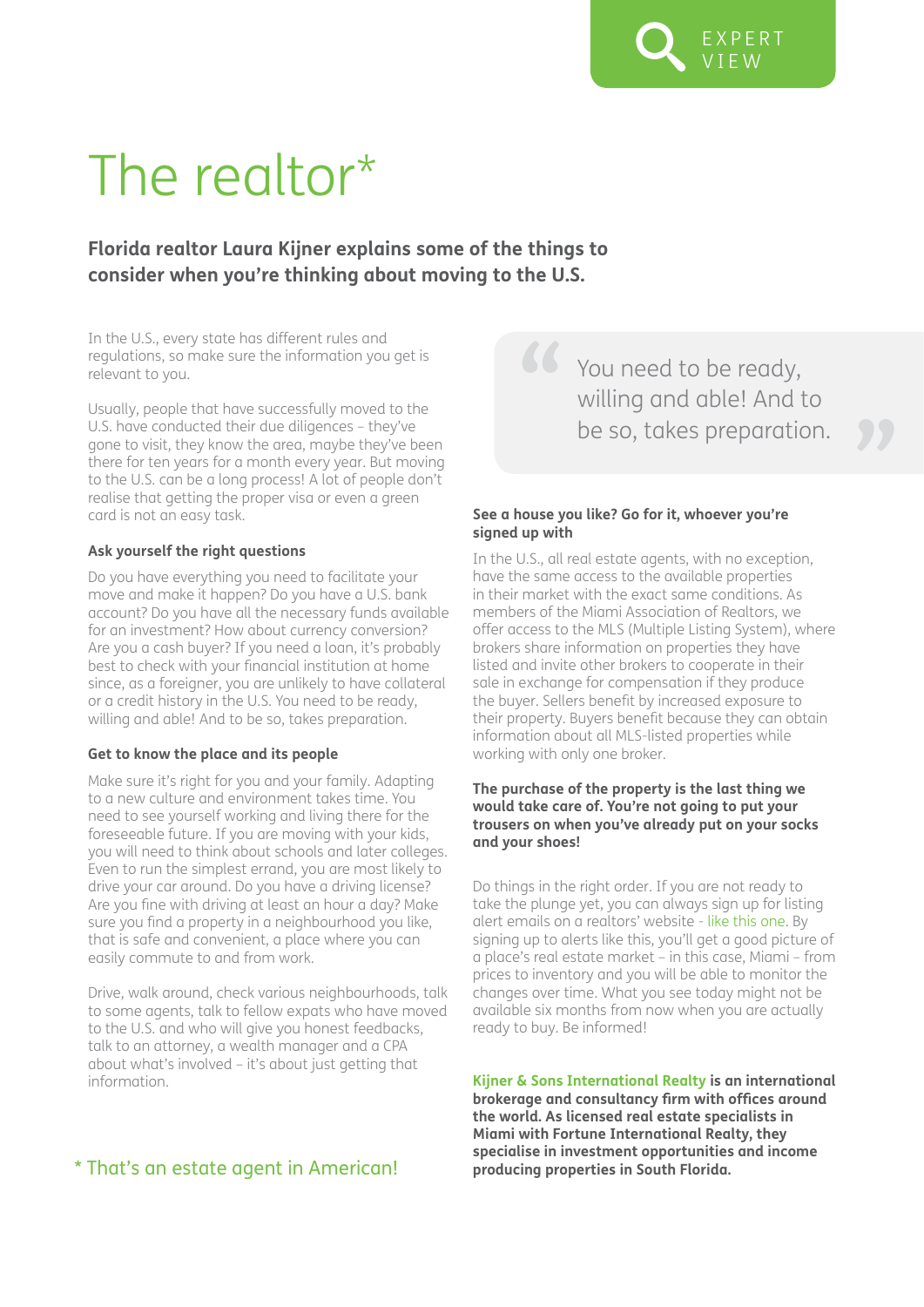**Chaim Gleitmann, a real estate consultant based in Florida, explains the nuts and bolts of the property buying process in the US.**

#### **A bit about the process**

Once a property has been identified by the client, a contract for purchase will be formed with purchase price and terms and conditions, and presented by the Buyer's Agent to the Seller Agent.

Usually at the offering, a down payment of between 5% and 10% of the purchase amount is given which is held by an escrow agent – a neutral third party – until the offer is accepted, or will be refunded if the offer is declined.

Once the offer has been submitted, it usually takes no more than 24 hours to come to a decision. When the offer has been accepted, the final closing and transfer of the property to the new owner will be after 30 to 45 days once all inspection has been satisfactory concluded and no problems detected.

Cash sales take some less time to finalise. Properties purchased with a loan will take longer. Usually, those buying from overseas can purchase properties with 40% - 45% as down payment. It all depends on your credit status, bank criteria and requirements.

#### **Start searching online!**

The United States real estate market is divided in multiple real estate associations nationwide with their own centralised listing system. For the whole United States, listings can be found at: [www.realtor.com.](www.realtor.com) 

Conce the offer has been<br>submitted, it usually take<br>no more than 24 hours t submitted, it usually takes no more than 24 hours to come to a decision **"**

#### **Restrictions, taxes and other important stuff**

There are no restrictions on foreign buyers purchasing and holding any kind of US properties, whether residential or commercial.

EXPERT VIEW

The purchaser should be aware that if they decide to sell the property at a further point, there is what's called a withholding tax – a government requirement for the payer of an item of income to withhold or deduct tax from the payment – of 10% for properties costing more than \$300,000.

Generally, a foreign person is not subject to U.S. capital gains tax on the sale of capital assets located in the US. The Foreign Investment in Real Property Tax Act (FIRPTA), however, created an exception to that rule for US-based real estate. Under FIRPTA, a foreign person's gain on the sale of US real property is treated as income, and as such is subject to regular U.S. income tax rates.

As such, if the U.S. real property is held by a foreign individual, qualifies as a capital asset, and was held for at least one year, any gain will be subject to the lower capital gains tax rates. And, if the property is held by a foreign corporation, the corporation will be subject to regular income tax plus the branch-profits tax.

It is recommended to engage an US CPA (Certified Public Accountant) to establish any tax related situation. It is also recommended to hire a Certified International Property Specialist (CIPS) as a Realtor who can guide and educate with the purchase of properties in the United States. Realtors are usually paid by the selling side of the transaction after a successful transaction has been concluded. There is no cost to the buyer.

#### **Chaim Gleitmann is a Realtor Consultant with [Xena Vallone Realty.](http://www.xenavallone.realtor/)**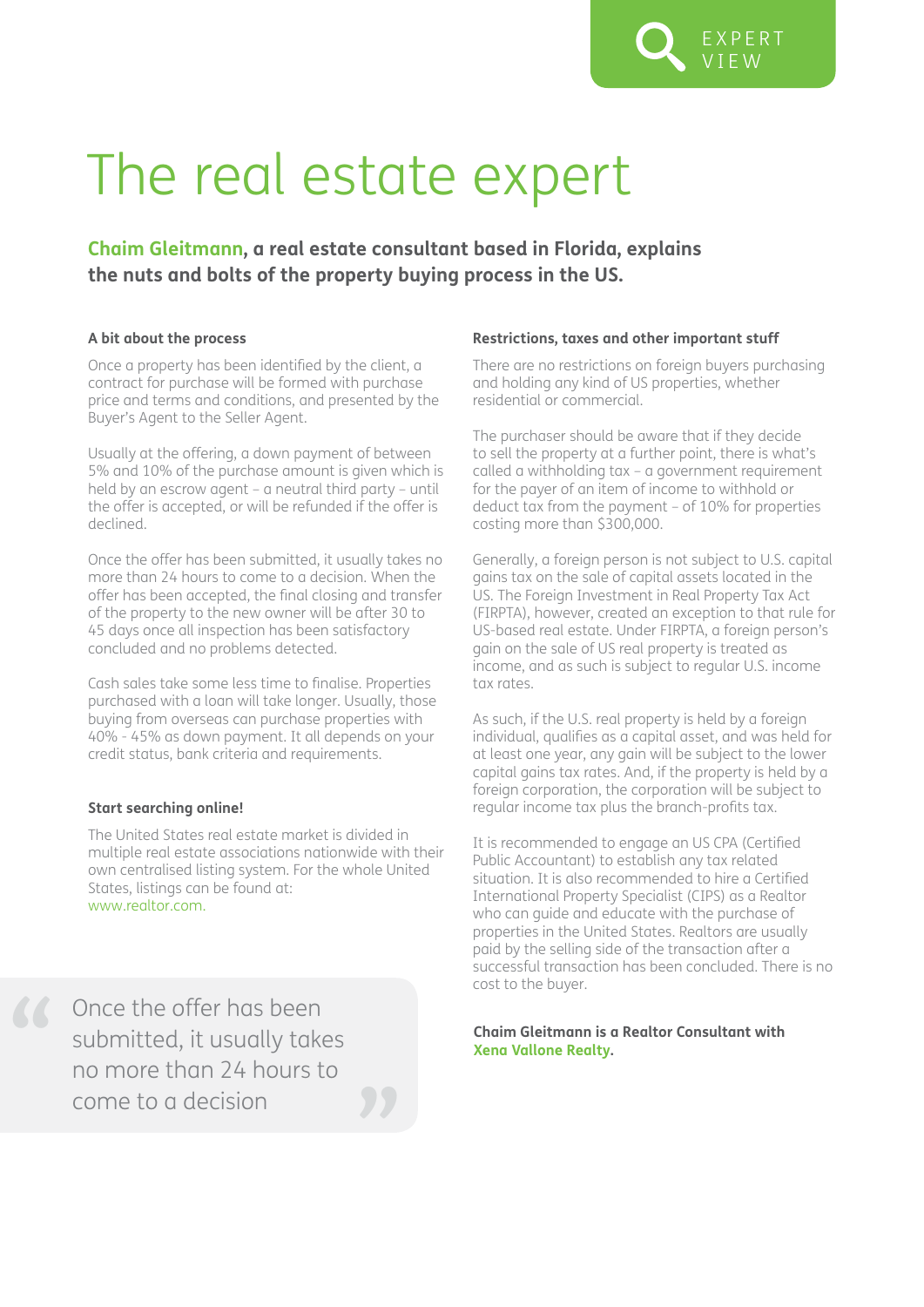

# Get the best exchange rate and save thousands

GBP to USD exchange rate



You may be surprised how quickly the rates can change, so it makes sense to be aware.

When you agree what you're going to pay for the property, and factored in all the extra fees, the amount you'll actually pay will depend on what you get for your money once it's been converted into dollars. So, taking the time to find the best exchange rate and avoiding fees when making your international payments can help you save thousands.

And another thing, you may be surprised how quickly the rates can change, so it makes sense to be aware.

#### **Currency ups and downs make a huge difference**

When transferring money to pay for the property, deposit, mortgage or to move your pension across, fluctuating exchange rates could be worth thousands. As you can see from the graph, the pound has moved a lot against the US dollar in the year to August 2015. At the start of August 2014, a GBPUSD rate of 1.70 meant that for £500,000, you could get a home worth \$850,000. Fast forward a year and that same amount of money would get you a property worth around \$775,000 – that's a difference of \$75,000 in the space of one year just because of the exchange rates. Then again, buying at the start of August 2015 would mean you still get a better exchange rate than you'd have got in April. It just goes to show that rates can move quickly and unpredictably.

To make sure you don't lose out on the exchange rate or unnecessary fees when making your international transfers, consider using a specialist currency broker like World First. There is also the option to fix an exchange rate in advance so you know what you'll pay – we'll explain this in more detail later in the guide.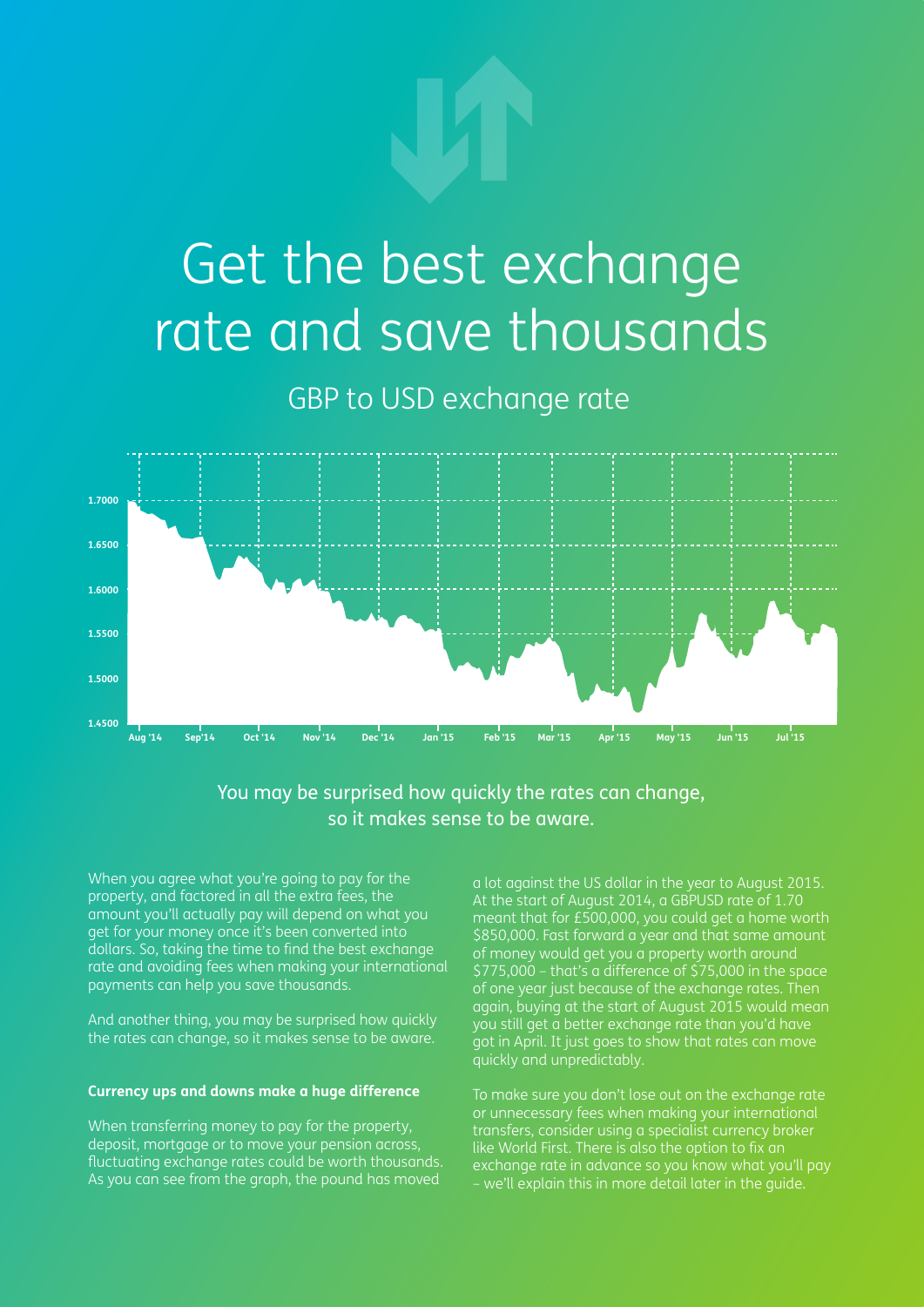

**If you're looking to buy a property in the US, you could be surprised how much you could save – or lose – through the exchange rates, according to currency expert Jennifer Bird.**

Buying in the USA is a big deal. Don't let your American dream become a nightmare by losing control of your finances. By getting them straight from the start, and getting yourself in a position where you know exactly what funds you have, you won't get any nasty surprises.

One way of making sure there aren't any shocks is by looking at the exchange rate and making sure that you won't end up paying more than you've budgeted for. For example, if you're buying a property in the US worth \$1,000,000, a 2% shift in the currency rate is worth \$20,000 – a huge amount to lose just through fluctuating exchange rates.

The last thing you want is to be stung by uncompetitive exchange rates or hidden fees, so it's always a good idea to use a currency specialist who will take the time to understand your requirements, provide options that suit your needs and who will be on hand to help you through the process of paying for your property.

With the banks, you could<br>
end up paying much more<br>
- sometimes 2, 3 or even 4 **"** end up paying much more – sometimes 2, 3 or even 4% – through inferior exchange rates.

#### **Fixing today for a purchase tomorrow**

If you're buying a property in the US, and the exchange rate is in your favour right now, but you don't need to pay the balance for another three months, there is a way you can benefit from today's favourable rates for a payment in three months' time.

EXPERT VIEW

Using what's known as a forward contract, you can secure that exchange rate now and know exactly how much you'll pay for the property when it's time to settle the balance. It won't matter what the market does in the meantime, as your agreed rate is safe.

It's also possible to set up regular payments so that monthly international expenses, like the mortgage, are paid every month without you having to do a thing. Again, you can fix an exchange rate and know what you'll pay every time.

We work with many people that previously used their bank to transfer money – that's before they discovered that there are different ways of doing it that could save them money. With the banks, you could end up paying much more – sometimes 2, 3 or even 4% – through inferior exchange rates. So that's why now, they use us instead!

**Jennifer Bird is the head of the private client desk at currency specialist World First, who help clients save money when they transfer money to pay for property overseas.**

### Useful **Links**

**World First – currency transfers** [www.worldfirst.com](t www.worldfirst.com)

#### **The Money Advice Service**

[www.moneyadviceservice.org.uk/en/articles/using-a-money-transfer-firm-to-send-money-overseas](www.moneyadviceservice.org.uk/en/articles/using-a-money-transf)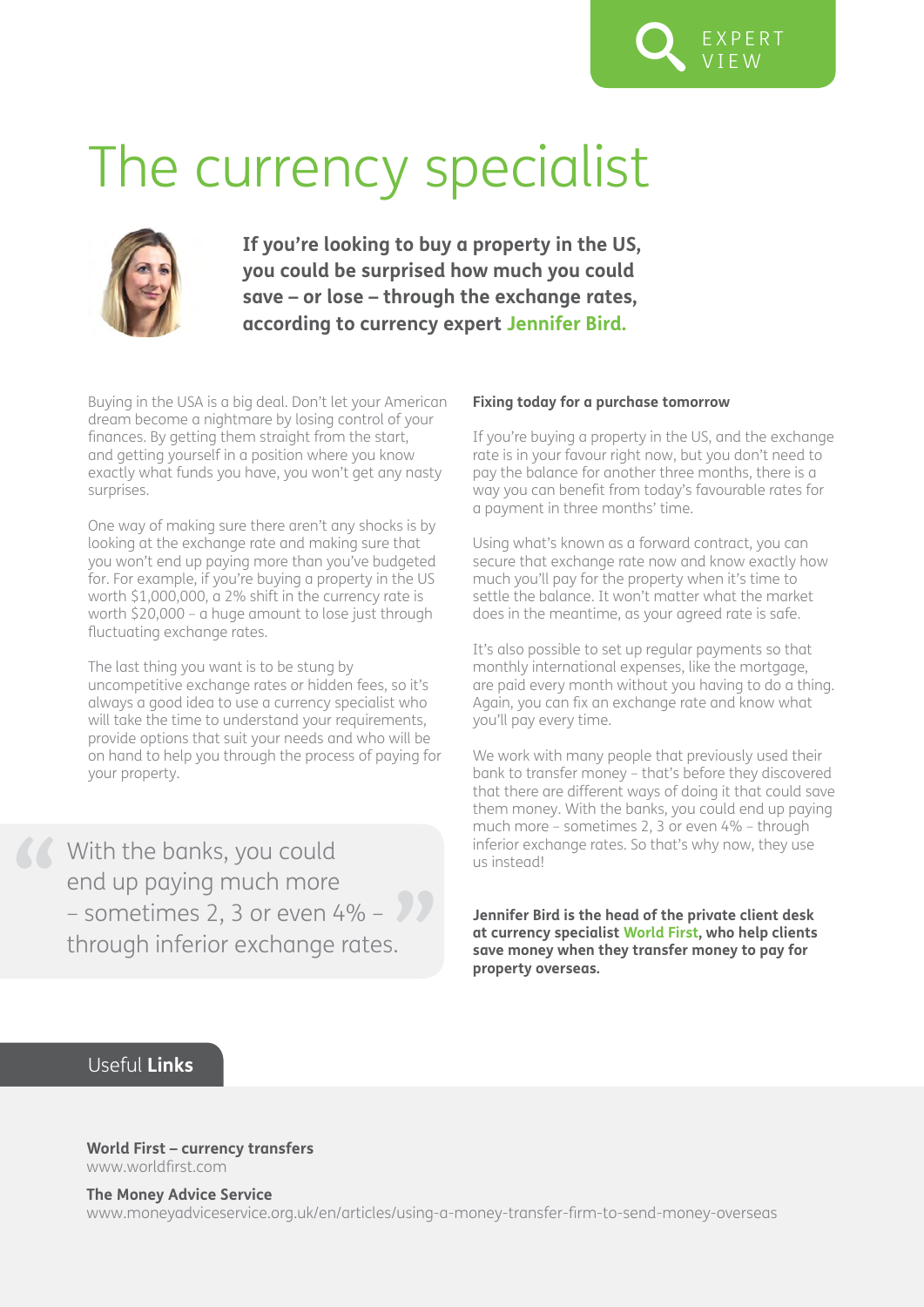# The economist



**The US housing market is looking resilient but higher interest rates means less favourable mortgages, according to economist Jeremy Cook.**

In the past century, at various points, the US economy has held the title of the world's largest manufacturer, exporter, importer and consumer, as well as the world's most valuable stock market. The dollar is the global currency of choice; there are few places that won't accept a greenback for whatever is being bought or sold.

The old adage also holds true that "if the US sneezes, then the rest of the world will catch a cold". The subprime mortgage crisis that led to the Global Financial Crisis that caused a global recession originated in the United States, of course. It is there that the recovery is also seen to have begun.

Growth in the US economy has been volatile through the recovery and there has been little that has been seen as exclusively positive. The first quarters of both 2014 and 2015 were hampered dramatically by weather, with a limited rebound seen in the quarters afterwards. At the time of writing, the US consumer is once again shopping, aided by a strong US dollar, however it has dragged inflation towards zero.

Despite the uneven recovery, the Federal Reserve is likely to start a policy of normalising interest soon. Part of the Fed's mandate is to maintain price stability and to reduce unemployment and, broadly speaking, it has succeeded in both through the past few years. Interest rates should begin to increase in 2015.

Increasing interest rates is not necessarily good news for a housing market as it obviously makes borrowing costs and therefore mortgages less attractive. That said, the US housing market, particularly in urban centres, remains very resilient. However, the Federal Reserve is not going to burst a bubble it's been working at reflating for seven years by raising rates too far too fast.

> Increasing interest rates is not necessarily good news for a housing market as it obviously makes borrowing costs and therefore mortgages less attractive.<br> *Mortgages*



**Jeremy Cook is World First's chief economist. You can read his daily thoughts on the economy by [signing up to his Morning Update.](https://www.worldfirst.com/uk/foreign-exchange/#snippet-daily-update-video)**

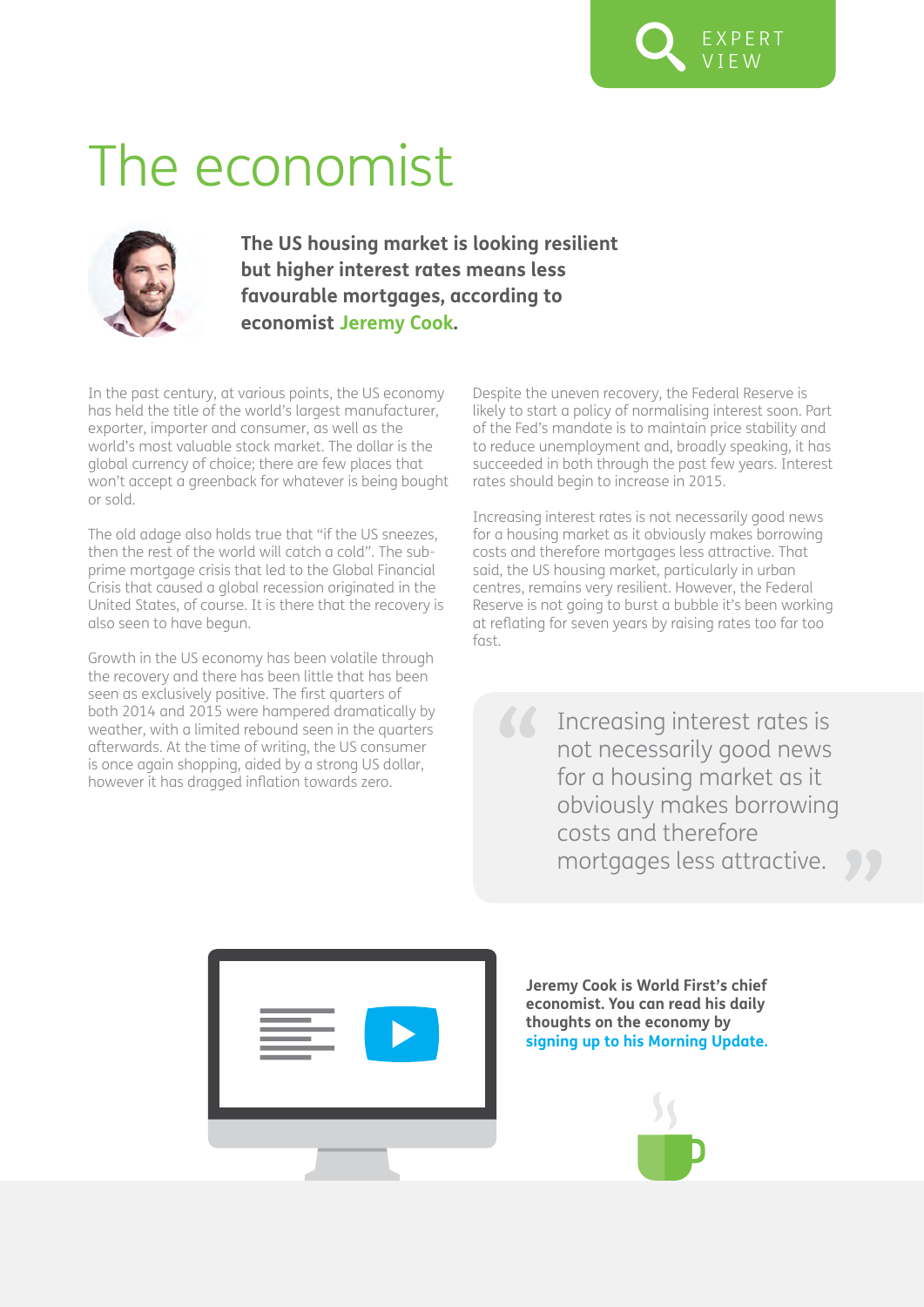# Buying the property is only part of it…

**Apart from the actual purchase of your new home in the US, there are plenty of other things you need to bear in mind.**

### **Pension**

As long as you've been contributing towards your state pension, you'll get your pension paid at the same rate of inflation as those living in the UK. If your contributions haven't been enough to be able to qualify for a full UK pension, the contributions made in the US will count towards your state pension. The same is true when it comes to qualifying for an American pension as your UK contributions will be combined with your US contributions.

You can fill in thi[s HMRC US Individual form](https://www.gov.uk/government/publications/double-taxation-united-kingdomunited-states-of-america-si-2002-number-2848-form-us-individual-2002) and IRS [Form 8802](http://www.irs.gov/pub/irs-pdf/f8802.pdf) to claim tax relief on your UK state pension – send it to your nearest IRS office.

You can transfer your private pension in the UK to the USA. Through what are known as Qualifying Recognised Overseas Pensions Schemes (QROPS) – overseas pensions which meet the rules of where they are located – you can have your pension paid into a bank account in the US.

### **Healthcare**

This is one area that's completely different to back home. No national health service here. What healthcare you get, you'll have to pay for directly (yes, we pay for the NHS here through our taxes, but you know what we mean).

The two public health insurance plans in the US are Medicare, which covers pensioners and disabled people, and Medicaid which supports those in poverty. Healthcare is paid for on a private basis, often as an employer benefit, and covers the whole immediate family. However, as costs have increased, workplaces have been asking employees to make more of a contribution towards the costs.

### **Schools**

The education system is arranged as such:

- Elementary school (grade 1 to 5/6)
- Middle school/junior high (grade 5/6 to 8 /9)
- High school/senior high (grade 8/9 to 12)

It's not unusual for a child to start 'mid-term', and the child will usually enrol at their nearest school.

Just be aware of what grade they need to start it. While most children start school at four years old in the UK, in the US it's usual for them to start at five. Working out which grade is right for your child is an important consideration.